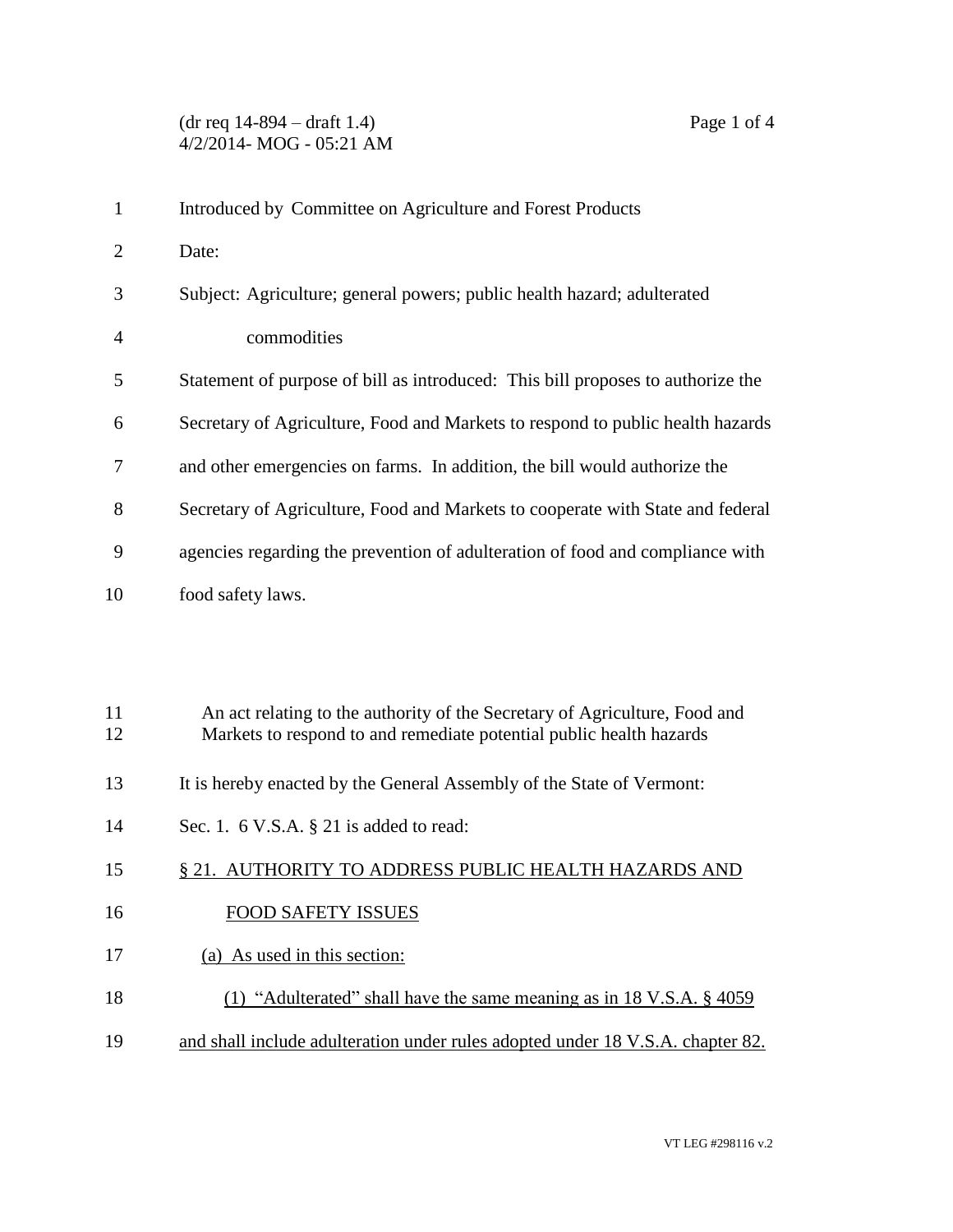## (dr req 14-894 – draft 1.4) Page 2 of 4 4/2/2014- MOG - 05:21 AM

| $\mathbf{1}$   | (2) "Emergency" means any natural disaster, weather-related incident,            |
|----------------|----------------------------------------------------------------------------------|
| $\overline{2}$ | health or disease-related incident, resource shortage, plant pest outbreak,      |
| 3              | accident, or fire that poses a threat or may pose a threat, as determined by the |
| $\overline{4}$ | Secretary, to health, safety, the environment, or property in Vermont.           |
| 5              | (3) "Farm" means a site or parcel on which farming is conducted.                 |
| 6              | (4) "Farming" shall have the same meaning as in 10 V.S.A. $\S$ 6001(22).         |
| 7              | (5) "Public health hazard" means the potential harm to the public health         |
| 8              | by virtue of any condition or any biological, chemical, or physical agent. In    |
| 9              | determining whether a health hazard is public or private, the Secretary shall    |
| 10             | consider at least the following factors:                                         |
| 11             | (A) the number of persons at risk;                                               |
| 12             | (B) the characteristics of the person or persons at risk;                        |
| 13             | (C) the characteristics of the condition or agent which is the source of         |
| 14             | potential harm;                                                                  |
| 15             | (D) the availability of private remedies;                                        |
| 16             | the geographical area and characteristics thereof where the<br>(E)               |
| 17             | condition or agent that is the source of the potential harm or the receptors     |
| 18             | exist; and                                                                       |
| 19             | (F) policy of the Agency of Agriculture, Food and Markets as                     |
| 20             | established by rule or procedure.                                                |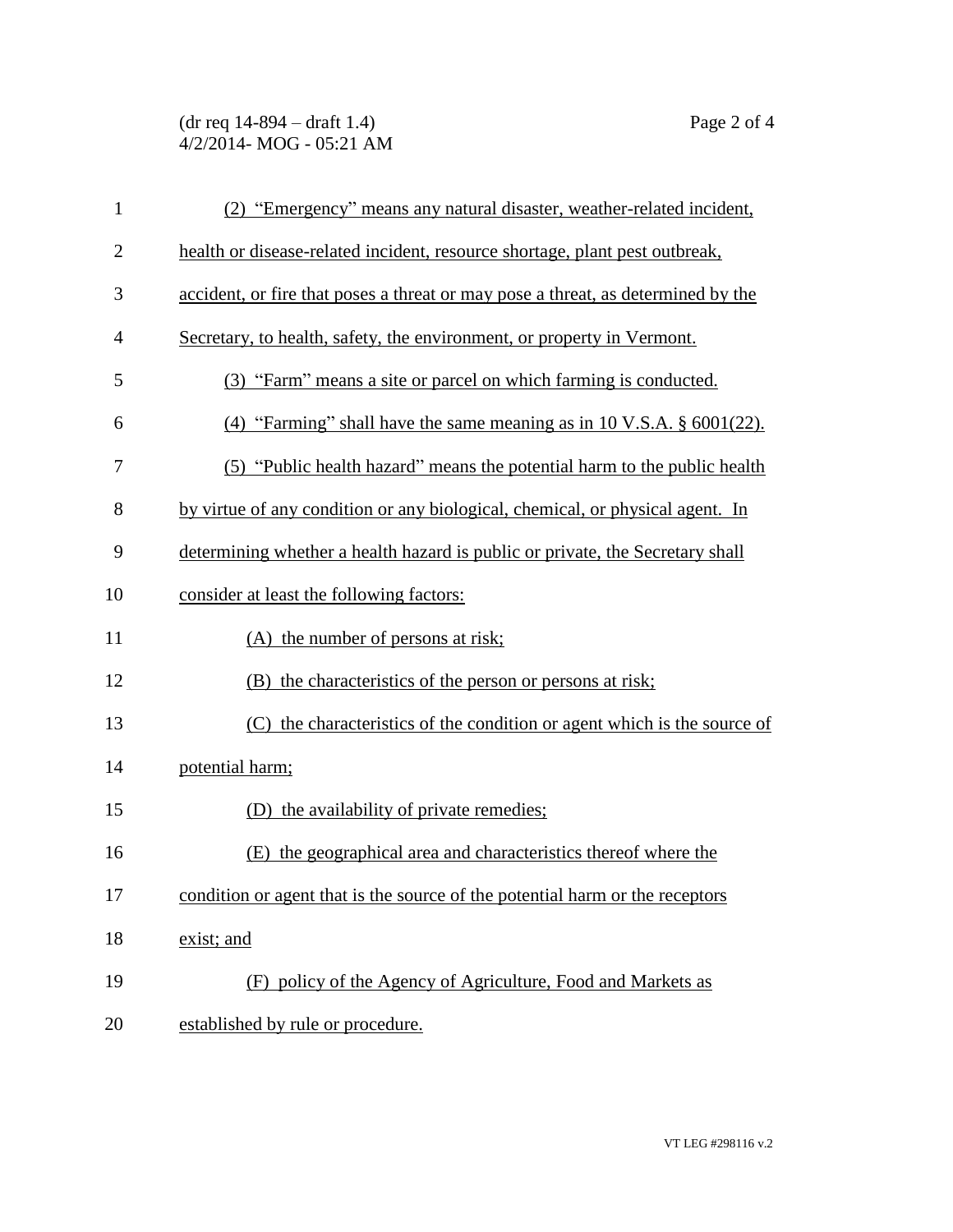(dr req 14-894 – draft 1.4) Page 3 of 4 4/2/2014- MOG - 05:21 AM

| $\mathbf{1}$   | (6) "Raw agricultural commodity" means any food in its raw or natural              |
|----------------|------------------------------------------------------------------------------------|
| $\overline{2}$ | state, including all fruits or vegetables that are washed, colored, or otherwise   |
| 3              | treated in their unpeeled natural form prior to marketing.                         |
| $\overline{4}$ | (7) "Secretary" means the Secretary of Agriculture, Food and Markets.              |
| 5              | (b) The Secretary shall have the authority to:                                     |
| 6              | (1) Respond to and remediate incidences of mass animal death,                      |
| 7              | agricultural structure fires, or other emergencies on a farm in order to prevent a |
| 8              | public health hazard.                                                              |
| 9              | (2) Condemn, confiscate, or establish restrictions on the use, sale, or            |
| 10             | distribution of adulterated raw agricultural commodities or animal feed.           |
| 11             | $(3)(A)$ Require from the owner of a farm reimbursement of costs,                  |
| 12             | including time of Agency personnel, expended by the Agency of Agriculture,         |
| 13             | Food and Markets to prevent or remediate the threat of a public health hazard      |
| 14             | on the farm caused by an emergency, provided that:                                 |
| 15             | (i) the Secretary may request reimbursement after the Agency                       |
| 16             | incurs costs in excess of \$3,000.00; and                                          |
| 17             | (ii) the costs requested by the Agency for reimbursement were                      |
| 18             | incurred in response to loss or damage on the farm for the which the owner of      |
| 19             | the farm is due an insurance payment.                                              |
| 20             | (B) If a farm owner who receives a reimbursement request under this                |
| 21             | subdivision (3) fails to pay the requested reimbursement, there shall be created   |
|                |                                                                                    |